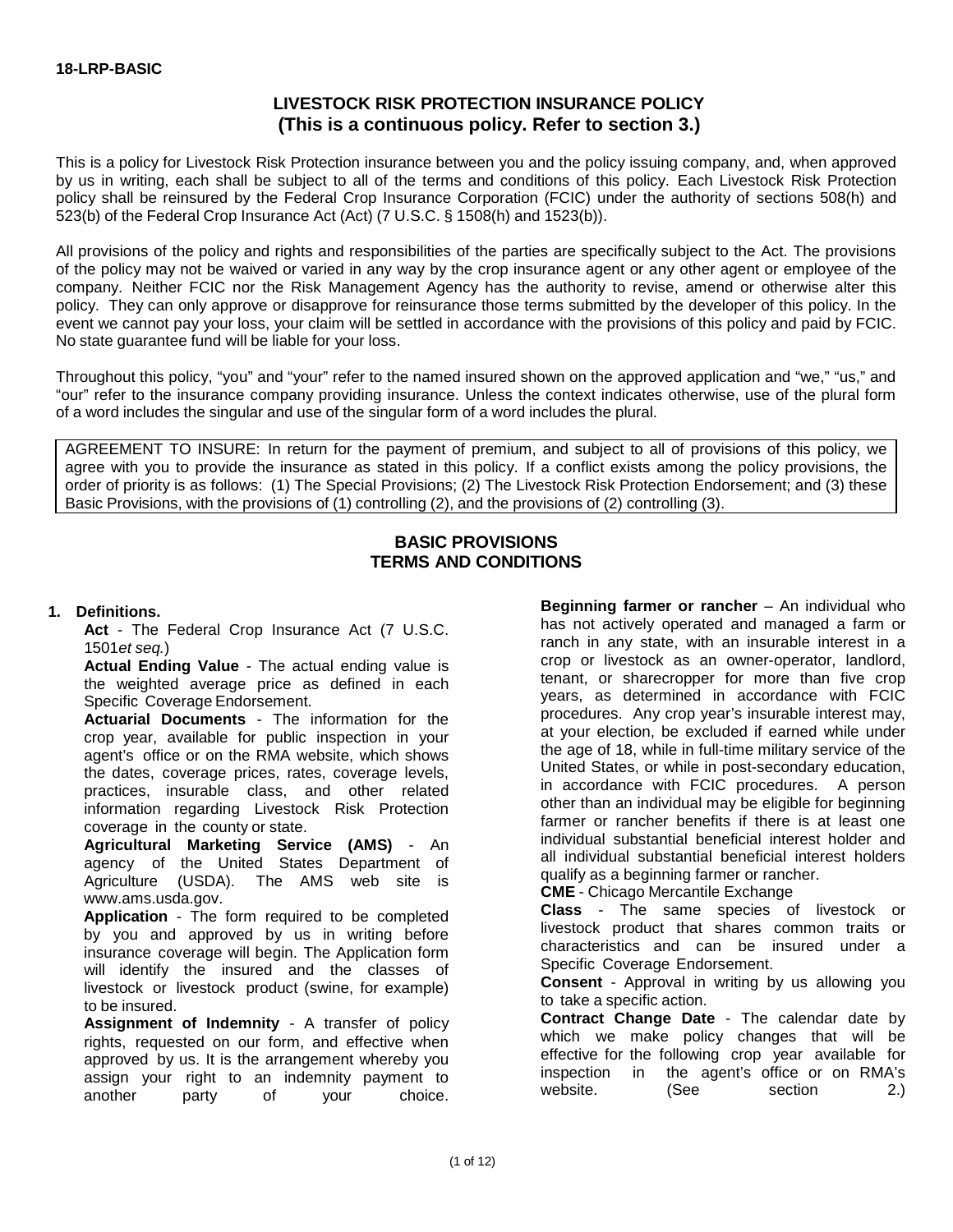**Coverage** - The insurance provided by this policy insures against a decline in price as specified in the Specific Coverage Endorsement.

**Coverage Level** - The percent of the expected ending value that is the coverage provided by the policy.

**Coverage Price** - The level of protection provided by the policy on a dollar per cwt basis as published each day on RMA's website.

**Crop Year** - The twelve month period, beginning on July 1 and ending on the following June 30 and designated by the calendar year in which the period ends. The crop year in which the effective date falls will determine the crop year for a Specific Coverage Endorsement.

**Cwt** - Hundredweight.

**Days** - Calendar days unless otherwise noted.

**Daily Price Limit** - For a given CME futures contract, the maximum daily price change allowed by the CME (for example, the current daily price limit for swine, fed cattle and feeder cattle is \$3.00 but such amounts may change), either up or down, from the previous settlement price. The Daily Price Limit is defined as the standard amount that prices may vary from day to day, and does not include expanded limits that may occur after multiple and successive limit up or down days.

**Deductible** - The amount determined by subtracting the coverage level from 100 percent. For example, if you elected an 85 percent coverage level, your deductible would be 15 percent (100% - 85% = 15%).

**Effective Date** - The date associated with the beginning of insurance for a Specific Coverage Endorsement. This is the date that coverage begins. The effective date will always be the date the rates were published on the<br>RMA website. If the Specific Coverage If the Specific Coverage<br>s purchased and we Endorsement was purchased and we approved it on the day following the date the rates were published on the RMA website, the effective date is still the date that the rates were published on the RMA website.

**End Date** - The date selected by you, and stated in the Specific Coverage Endorsement, that coverage under a Specific Coverage Endorsement ends.

**Ending Period** - The period specified by the Specific Coverage Endorsement, ending on the end date, over which the actual ending value is determined.

**Expected Ending Value** - The expected value of the livestock at the end of the coverage period, as published on the RMA website.

**FCIC** - The Federal Crop Insurance Corporation, a wholly owned government corporation within USDA.

**Insured** - The named person(s) shown on the application approved by us. This term does

not extend to any other person having a share or interest in the livestock or livestock products.

**Insured Share** - Your percentage of insurable interest as an owner in the covered livestock or livestock product at the time coverage attaches.

**Insured Value** - The insured value is the total dollar amount of coverage calculated by multiplying the number of livestock or livestock product insured under the Specific Coverage Endorsement by the target weight (as shown in the Specific Coverage Endorsement), by the coverage price (in dollars per cwt.), and by the insured share.

**Lean Weight** - Lean weight is a measure of animal carcass weight, presented in cwt. To convert live weight to lean weight, multiply the live weight by the factor specified in the Specific Coverage Endorsement. For example, for hogs, a 2.50 cwt. per head live weight multiplied by .74 is equal to 1.85 cwt. lean weight.

**Limited Resource Farmer or Rancher** - A limited resource farmer or rancher is defined as an individual who has:

- (1) Direct or indirect gross farm sales not more than\$100,000 in each of the previous two years (to be increased starting in fiscal year 2004 to adjust for inflation using Prices Paid by Farmer Index as compiled by National Agricultural Statistical Service (NASS)), and
- (2) A total household income at or below the national poverty level for a family of four, or less than 50 percent of county median household income in each of the previous two years (to be determined annually using Commerce Department Data).

**Live Weight** - Live weight is a measure of the live animal's weight, stated in cwt.

**Livestock** - A species of domestic animals sharing the same traits or characteristics which are insurable under a Specific Coverage Endorsement.

**Livestock Product** - A product derived from the type of livestock which is insurable under a Specific Coverage Endorsement.

**Person** - An individual or an association, corporation, estate, partnership, trust, or other legal entity, and, where applicable, a State or a political subdivision or agency of a State. "Person" does not include the United States Government or any agency thereof.

**Policy** - The agreement between you and us consisting of the application approved by us in writing, these Basic Provisions, the Specific Coverage Endorsement, the Special Provisions, other applicable endorsements, and the actuarial documents for the insured livestock or livestock product.

**Producer Premium** - Total premium minus the premium subsidy paid by FCIC.

**Risk Management Agency (RMA)** - An agency within USDA, who operates the crop insurance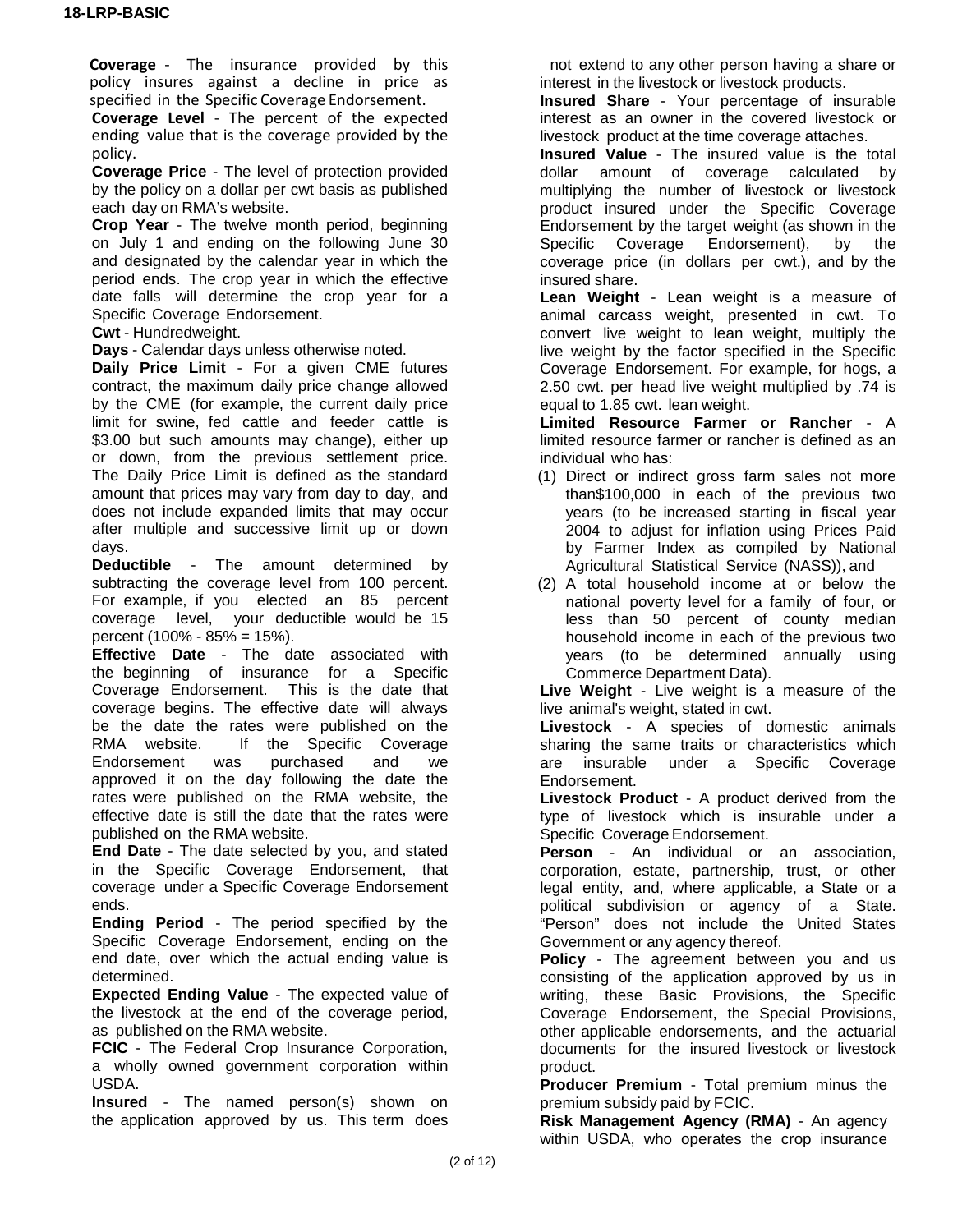programs, including all livestock insurance programs on behalf of FCIC and whose Internet website is [www.rma.usda.gov.](http://www.rma.usda.gov/)

**Sales Period** - The period of time that begins when the coverage price and rates are posted and ends at 9:00 am Central Time the following calendar day. Sales will not available for purchase on any period that would have an effective date of a Federal or a market holiday

**Special Provisions** - The part of the policy that contains specific provisions of insurance for each insured class and may vary by geographic area.

**Specific Coverage Endorsement** - An endorsement to the policy necessary to provide coverage that includes information about the class to be insured.

**Substantial Beneficial Interest** - An interest held by any person of at least 10 percent in the applicant or insured. A spouse who resides in the household or households of the applicant or insured will be considered to have a substantial beneficial interest in the applicant or insured unless the spouse can prove that the class covered by the Specific Coverage Endorsement is in a totally separate farming operation in accordance with FCIC procedures and the spouse derives no benefit from the farming operation of the insured or applicant.

**Target Weight** - The anticipated weight at the ending period as specified in the Specific Coverage Endorsement.

**USDA** - United States Department of Agriculture.

**UCM** - FCIC's Underwriting Capacity Manager. This is a Web based computer system through which FCIC manages underwriting capacity for livestock.

#### **2. Contract Changes.**

- (a) We may change the terms of your coverage under this policy from crop year to crop year.
- (b) Any changes in policy provisions and program dates will be published on RMA's website not later than the April  $30<sup>th</sup>$  contract change date. You may request copies from your Livestock Risk Protection agent.
- (c) You will be notified, in writing, of changes to the Basic Provisions, Specific Coverage Endorsements, and the Special Provisions not later than 30 days prior to the cancellation date. Acceptance of changes will be conclusively presumed in the absence of written notice from you to change or cancel

#### your insurance coverage.<br>3. Coverage, Life of Polic **3. Coverage, Life of Policy, Cancellation, and Termination.**

- (a) This policy provides coverage to protect you against price decreases during the insurance period.
- (b) Unless otherwise limited by section 4, application for coverage under the Livestock Risk Protection policy may be submitted<br>during the daily Sales Period. during

Your application must be approved in writing by us before you can purchase coverage under a Specific Coverage Endorsement.

- (c) This Livestock Risk Protection policy is a continuous policy. If you submit and we approve an application for coverage under the Livestock Risk Protection policy on our form, such policy will remain in effect until June 30 and will automatically renew on July 1 thereafter unless cancelled or terminated pursuant to the terms of this policy, terminated by the operation of the policy or there is not sufficient underwriting capacity as determined by RMA. The Specific Coverage Endorsements are not continuous and are only effective for the period stated therein.
- (d) Either you or we may cancel the Livestock Risk protection policy in writing at any time prior to the July 1 renewal date as long as there are no Specific Coverage Endorsements in effect.
- (e) No insurance coverage is in effect with this application until a Specific Coverage Endorsement is written and premium is paid for that Specific Coverage Endorsement in accordance with section 5.
- (f) To obtain coverage on the specified class, you must submit a Specific Coverage Endorsement during the sales period only that identifies the location of the livestock to be covered, the effective date of coverage, the number of covered livestock, the target weight at end date, the coverage price, and percent of your insured share. Any Specific Coverage Endorsement submitted outside of the sales period will not be accepted.
- (g) Your application for coverage under the Livestock Risk Protection policy and Specific Coverage Endorsement must contain all the information required by us in order to be approved to insure your livestock or livestock product.
	- (1) The application and Specific Coverage Endorsement must be accompanied by the Substantial Beneficial Interest reporting form, listing the social security numbers or employer identification numbers, and share from all persons with a substantial beneficial interest in the applicant or insured. Applications or Specific Coverage Endorsements that do not contain all social security numbers or employer identification numbers of the applicant and all social security numbers or employer identification numbers of individuals with a substantial beneficial interest in the applicant, as applicable, the insured share for all persons, and any other material information required by the application or Specific Coverage Endorsement are not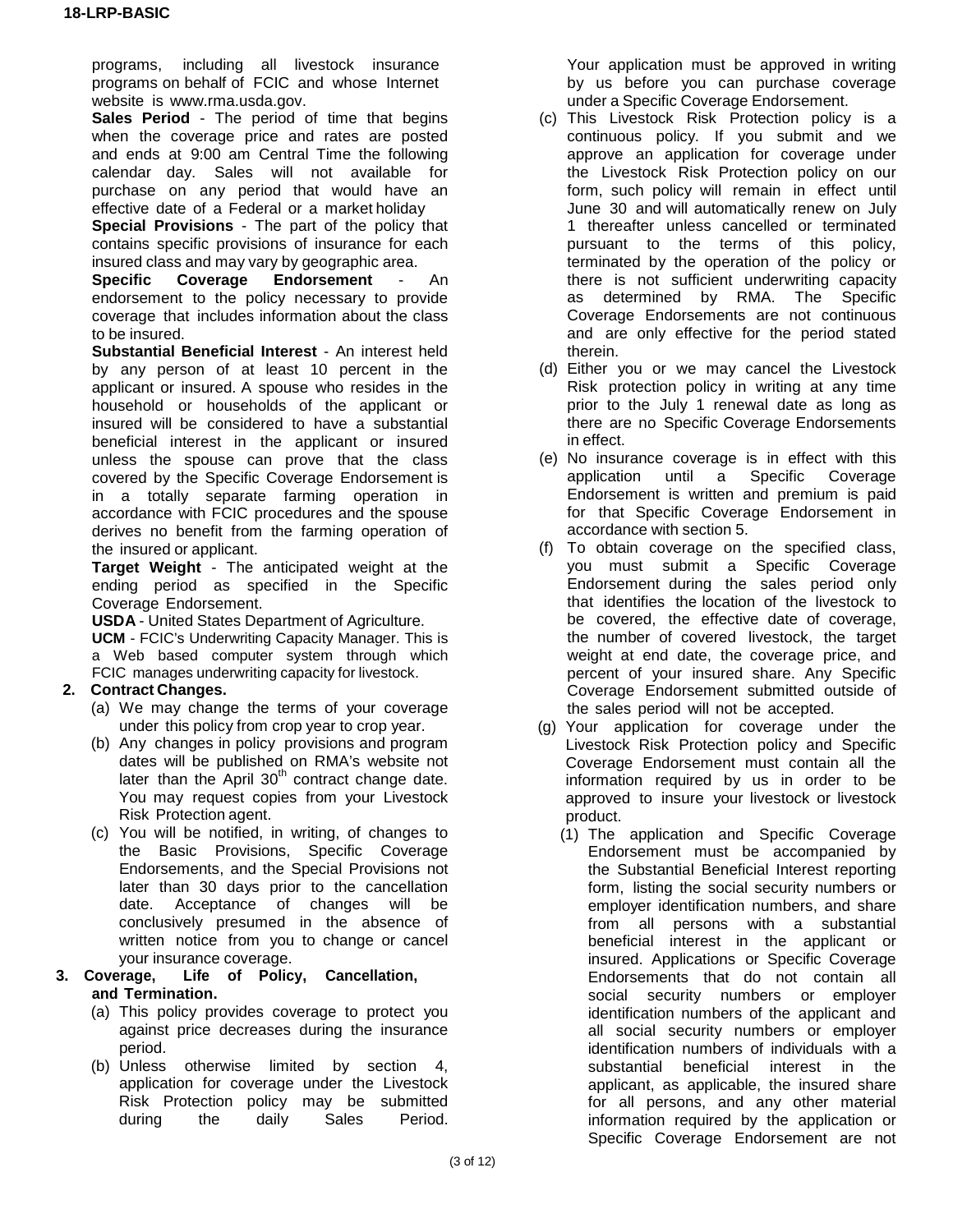acceptable.

- (2) If an entity has an interest of 10 percent or more in the insured or applicant, the social security numbers and percentage share of all individuals with a substantial beneficial interest in the entity must also be provided.
- (3) If we discover that a person with a substantial beneficial interest has failed to provide a social security number or the person with a substantial beneficial interest is ineligible, the application or Specific Coverage Endorsement will not be approved and no indemnity will be due for the insurance period for the livestock or livestock product insured for which the social security numbers were not provided or the person was ineligible. Because no indemnity is due as a result of a breach of this policy, all premiums will still be owed.
- (h) Your agent does not have authority to bind coverage under this policy. Once approved by us in writing and premium is paid in accordance with section 5, coverage for the class described in the Specific Coverage Endorsement begins on the effective date. During each crop year that a policy is in effect, you may obtain coverage for as many head of livestock, under as many different Specific Coverage Endorsements, as you are eligible for, subject to the following restrictions:
	- (1) Coverage applies only to the class in which you have an insured share;
	- (2) You may not cover the same livestock or livestock products under more than one Specific Coverage Endorsement at any one time;
	- (3) You may not have any other FCIC reinsured livestock price policy covering the same class of livestock at the same time; and
	- (4) The amount of any class that may be covered may be limited by the applicable Specific Coverage Endorsement.
- (i) Coverage provided under each Specific Coverage Endorsement will:
	- (1) Expire on the end date if you dispose of any part of your insured share in the insured livestock or livestock product during the last 30 days of coverage.
	- (2) Be terminated on the date of disposal for any portion of your insured share in the insured livestock or livestock product disposed of prior to the last 30 days of coverage, unless that portion of your share is properly transferred, on our form, to an eligible transferee under section 17.
		- (i) Termination will be effectuated by reducing the number of livestock insured under the applicable Specific Coverage

Endorsement.

- (ii) No indemnity will be paid for any portion of the endorsement that is terminated.
- (iii) Because no indemnity is due as a result of a breach of this policy, no premium for any terminated portion will be refunded
- (3) Expire on the end date if at any time during the coverage period your livestock are seized, quarantined or destroyed by order of any governmental authority, or your livestock are not deliverable due to death or disease, and you provide us written notice of such circumstance within 72 hours after your knowledge of the livestock's death.
	- (i) For any livestock that die and we do not receive proper notification, that portion of the endorsement will be terminated.
	- (ii) Termination will be effectuated by reducing the number of livestock insured under the applicable Specific Coverage Endorsement. No indemnity will be paid for any portion of the endorsement that is terminated.
	- (iii) Because no indemnity is due as a result of a breach of this policy, no premium for any terminated portion will be refunded.
- (j) If any amount due, plus any accrued interest, is not paid, or an acceptable arrangement for payment is not made, on or before the termination date specified in these Basic Provisions or the date contained in any notice to you, the amount will be considered delinquent and your insurance coverage will terminate. Termination may affect your eligibility for benefits under other USDA programs. You will also be determined to be ineligible to participate in any crop insurance program authorized under the Act in accordance with 7 CFR part 400, subpart U.
	- (1) For unpaid premium resulting from a check returned for insufficient funds, the policy will terminate as of the effective date of the Specific Coverage Endorsement;
	- (2) For other amounts due, the policy will terminate effective on the termination date immediately after the debt becomes delinquent;
	- (3) Ineligibility for unpaid premium resulting from a check returned for insufficient funds or failure to timely pay other amounts due will be effective on:
		- (i) The date that a policy was terminated for the livestock or livestock product for which you failed to pay premium and any related interest owed;
		- (ii) The payment date contained in any notification of indebtedness for any overpaid indemnity, if you fail to pay the amount owed by such due date; or
		- (iii) The termination date for the crop year prior to the crop year in which a scheduled payment is due under a payment agreement if you fail to pay the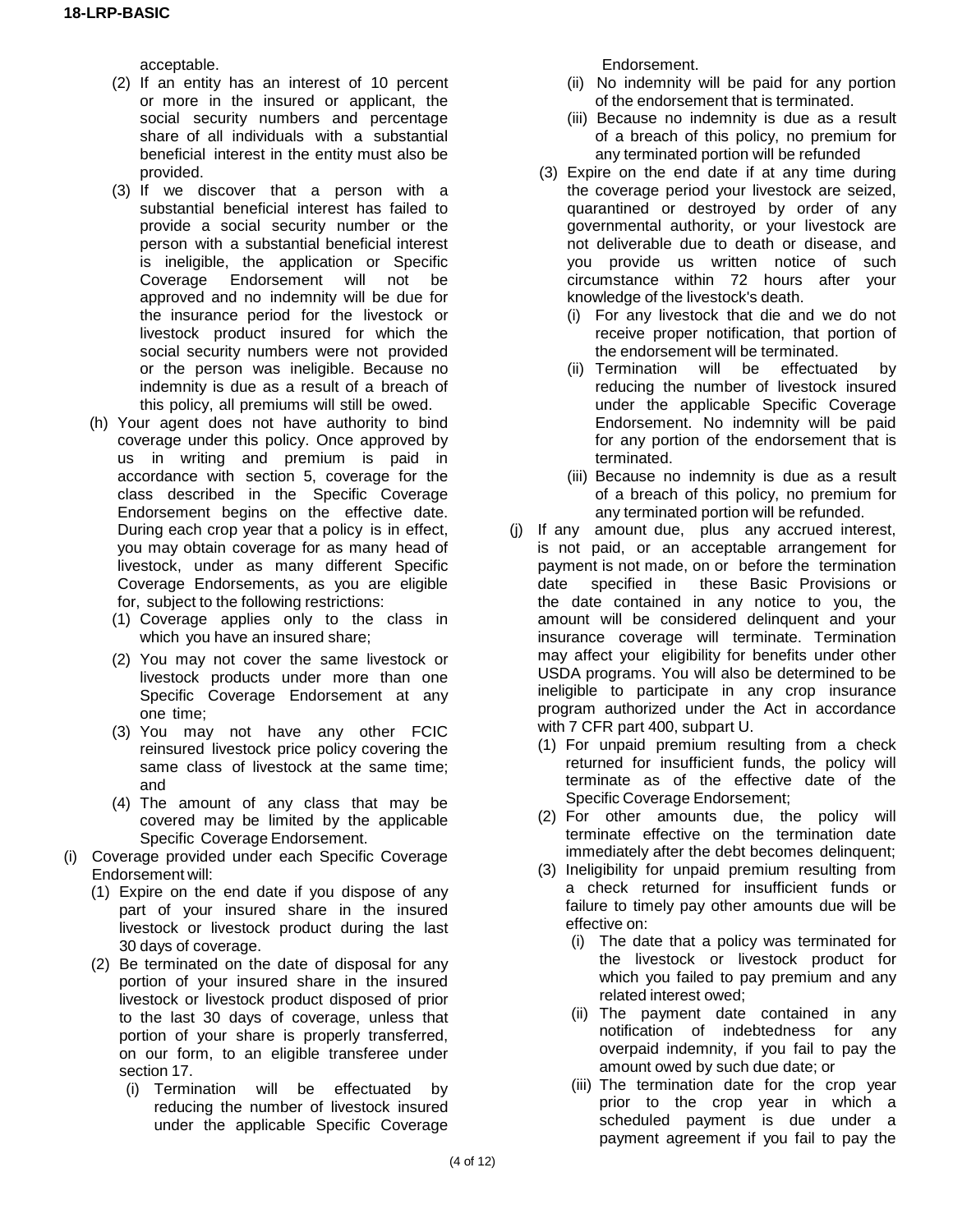amount owed by any payment date in such payment agreement;

- (4) All other policies that are issued by us under the authority of the Act, including all crop insurance policies, will also terminate as of the next termination date contained in the applicable policy;
- (5) A crop insurance or livestock policy already in effect at the time you become ineligible will not be affected until the termination date for that policy (If you are ineligible, you may not obtain any insurance under the Act until payment is made, you execute an agreement to repay the debt and make payments in accordance with the agreement, or you have your debts discharged in bankruptcy);
- (6) If you execute an agreement to pay the debt and fail to make any scheduled payment, all of your policies, including all crop insurance policies, will be terminated effective on the termination date for the crop year prior to the crop year in which you failed to make the scheduled payment and no indemnity will be due for that year (You will no longer be eligible to obtain insurance under the Act by execution of an agreement to pay the debt. You will be ineligible for insurance under the Act until the debt is paid in full or you have your debts discharged in bankruptcy);
- (7) Once the policy is terminated, it cannot be reinstated for the current crop year unless:
	- (i) The termination was in error;
	- (ii) The Administrator of the Risk Management Agency, at his or her sole discretion, determines that the following are met:
		- (A) In accordance with 7 CFR part 400, subpart U and FCIC issued procedures, you provide documentation that your failure to pay your debt is due to an unforeseen or unavoidable event or an extraordinary weather event that created an impossible situation for you to make timely payment;
		- (B) You remit full payment of the delinquent debt owed to us or FCIC with your request submitted in accordance with section  $3(j)(7)(ii)(C)$ ; and
		- (C) You submit a written request for reinstatement of your policy to us no later than 60 days after the termination date or the missed payment date of a previously executed written payment agreement, or in the case of overpaid indemnity or any amount that became due after the termination date, the due date specified in the notice to you of the amount due, if applicable.
			- (1) If authorization for reinstatement as defined in 7 CFR part 400, subpart U, is granted, your policies will be reinstated effective at the beginning

of the crop year for which you were determined ineligible, and you will be entitled to all applicable benefits under such policies, provided you meet all eligibility requirements and comply with the terms of the policy; and

- (2) There is no evidence of fraud or misrepresentation; or
- (iii) We determine that, in accordance with 7 CFR part 400, subpart U and FCIC issued procedures, the following are met:

(A) You can demonstrate:

- (1) You made timely payment for the amount of premium owed but you inadvertently omitted some small amount, such as the most recent month's interest or a small administrative fee;
- (2) The amount of the payment was clearly transposed from the amount that was otherwise due (For example, you owed \$892 but you paid \$829); or
- (3) You timely made the full payment of the amount owed but the delivery of that payment was delayed, and was postmarked no more than seven calendar days after the termination date or the missed payment date of a previously executed written payment agreement, or in the case of overpaid indemnity or any amount that became due after the termination date, the due date specified in a notice to you of an amount due, as applicable.
- (B) You remit full payment of the delinquent debt owed to us; and
- (C) You submit a written request for reinstatement of your policy to us in accordance with 7 CFR part 400, subpart U, and applicable procedures no later than 30 days after the termination date or the missed payment date of a previously executed written payment agreement, or in the case of overpaid indemnity or any amount that became due after the termination date, the due date specified in the notice to you of the amount due, if applicable; and
- (D) If authorization for reinstatement, as defined in 7 CFR part 400, subpart U, is granted, your policies will be reinstated effective at the beginning of the crop year for which you were determined ineligible, and you will be entitled to all applicable benefits under such policies, provided you meet all eligibility requirements and comply with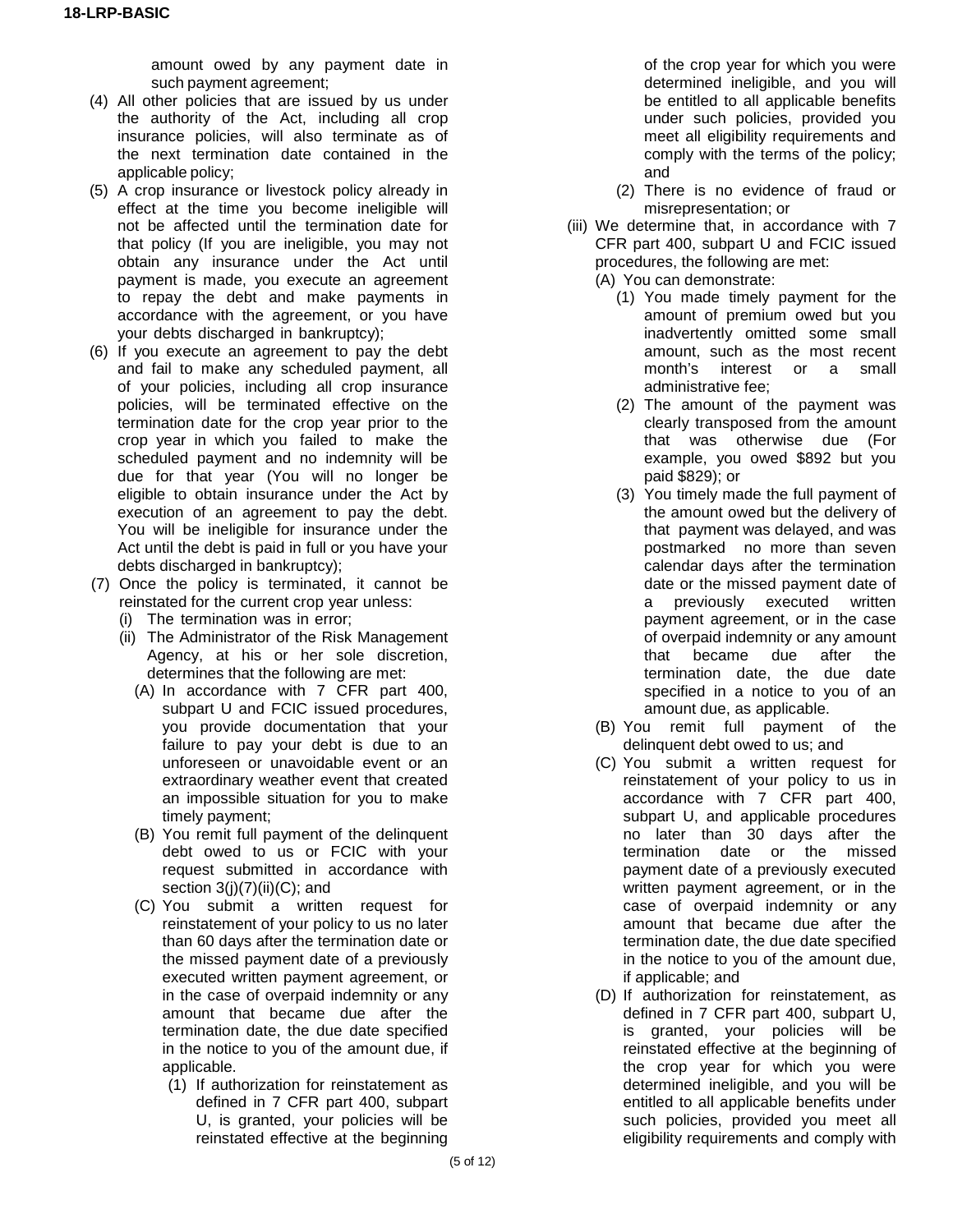the terms of the policy; and

- (E) There is no evidence of fraud or misrepresentation.
- (8) After you again become eligible for insurance under the Act, if you want to obtain coverage, you must reapply on or before the sales closing date for the commodity or in accordance with the policy period. (You cannot reapply for insurance for your crops or livestock in the crop year in which you became ineligible);
- (9) Any amount due us for any commodity insured by us under the authority of the Act will be deducted from any indemnity due you for this or any other commodity insured with us (If we deduct the amount due us from an indemnity, the date of payment for the purpose of this section will be the date you sign the properly executed claim for indemnity);
- (10) If you are determined to be ineligible under this section, all persons with a substantial beneficial interest in you as the applicant or insured will also be ineligible until you become eligible again in accordance with this section;
- (11) A determination made under:
	- (i) Section  $3(j)(7)(ii)$  may only be appealed to the National Appeals Division in accordance with 7 CFR part 11; and
	- (ii) Section  $3(j)(7)(iii)$  may only be appealed in accordance with section 11.
- (k) If you die, disappear, or are judicially declared incompetent, or if you are an entity other than an individual and such entity is dissolved, the policy will terminate as of the date of death, judicial declaration or dissolution.
	- (1) If such event occurs after coverage begins for any crop year, the policy will continue in force through the crop year and terminate at the end of the insurance period and any indemnity will be paid to the person or persons determined to be beneficially entitled to the indemnity.
	- (2) Death of a partner in a partnership will dissolve the partnership unless the partnership agreement provides otherwise.
	- (3) If two or more persons having a joint interest are insured jointly, death of one of the persons will dissolve the joint entity.
- (l) We may cancel your policy if no premium is earned for 3 consecutive years.
- (m) The cancellation and termination dates for the policy are June 30. Portions of coverage under a Specific Coverage Endorsement may be terminated prior to that date as specified in section 3(i).

#### **4. Coverage Limitations.**

(a) This policy does not cover any other peril except change in price, including, for example, mortality, condemnation, physical damage, disease, individual marketing decisions, local price aberrations, or any other cause of loss

other than stated.

- (b) Insurance coverage will not be provided if you are ineligible under the contract or under any Federal statute or regulation.
- (c) We will not approve your application or any Specific Coverage Endorsement:
	- (1) Unless such application or Specific Coverage Endorsement is accepted by the UCM website;
	- (2) If the UCM website, the premium calculator (the computer program that determines your premium) or the RMA website is not operational;
	- (3) If the required data for establishing rates or coverage prices are not available because futures did not trade, there was insufficient trading volume, futures were not able to continue trading at the end of the day (if the price moved the maximum allowed by the exchange) or the rates or coverage prices were not timely provided to RMA; or
	- (4) If there has been a news report, announcement, or other event that occurs during or after trading hours that is believed by the Secretary of Agriculture, Manager of the Risk Management Agency, or other designated staff of the Risk Management Agency, to result in market conditions significantly different than those used to rate the Livestock Risk Protection program.
- (d) Sales will be suspended or terminated at any time if there is not sufficient underwriting capacity, as determined by RMA.
- (e) Coverage is not available under a Specific Coverage Endorsement if the cause of the change in price is anything other than the unavoidable cause of loss, as specified in the Act.
- (f) Sales of all Specific Coverage Endorsements of a given class of livestock will be suspended for future sales periods if, based on CME market settlement information, at least four (4) of the relevant CME futures contracts have a daily price change equal or exceeding the Daily Price Limit for two (2) consecutive days. LRP sales will resume if and when there have been two (2) consecutive days without there being four (4) or more of the relevant CME futures contracts equaling or exceeding the Daily Price Limit. The relevant CME futures contract for each class of livestock is provided in the Special Provisions.
- (g) Once published by RMA, coverage prices and rates will not be changed as a result of any late revisions made by the publishers of the data.
- (h) You may not have any other FCIC reinsured livestock price policy covering the same class of livestock at the same time.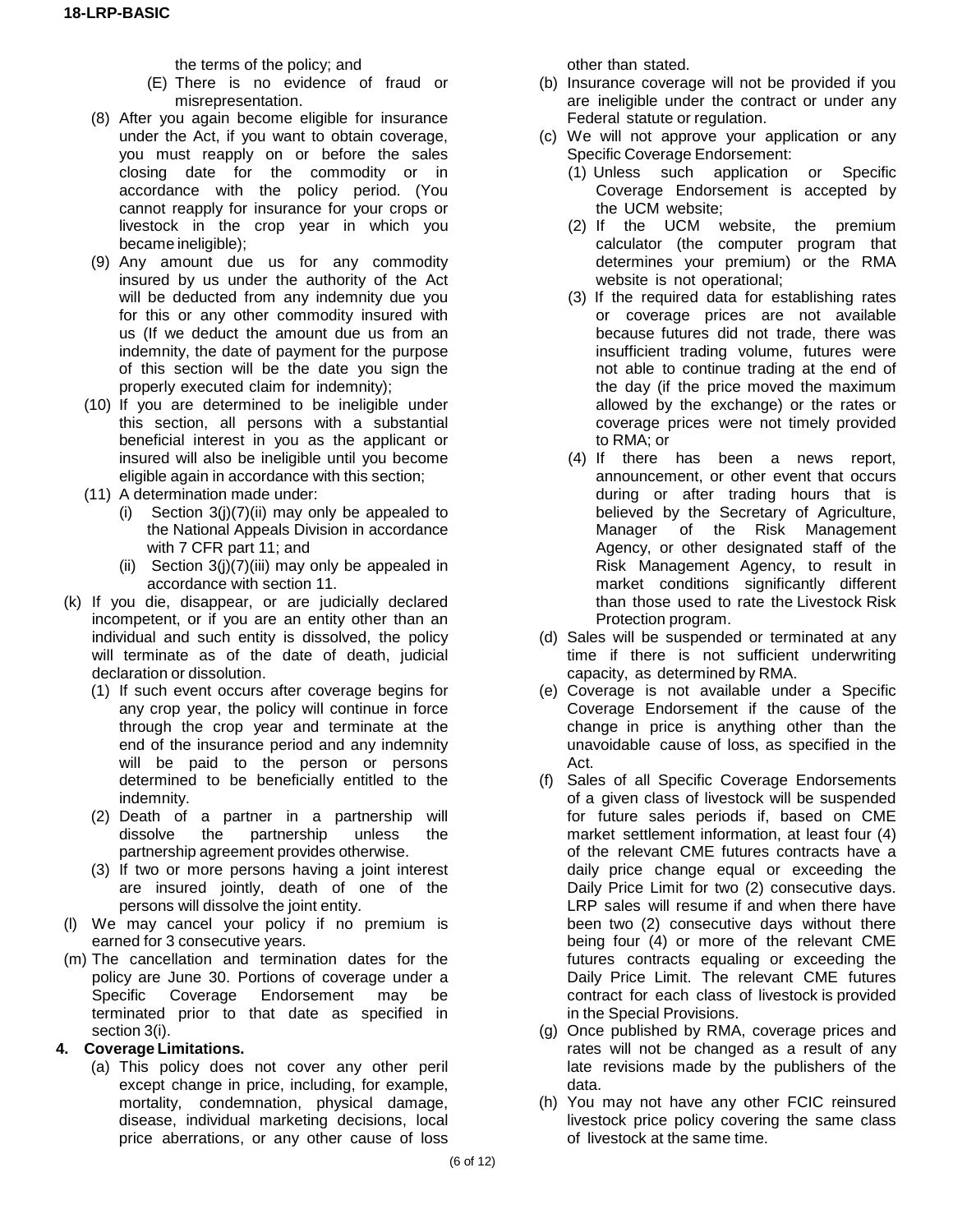- (1) If you do and if the duplication was intentional, you may be subject to the sanctions authorized under this policy, the Act, 7 CFR part 400, subpart R, or any other applicable statute.
- (2) If we determine that such duplication was not intentional, the first coverage issued will continue in force and all duplicate coverage's will be voided.
- (i) The maximum number of livestock or livestock product that can be insured during a crop year is stated in the Specific Coverage Endorsement.

#### **5. Premium.**

- (a) Coverage attaches on the effective date shown on the Specific Coverage Endorsement and your premium is due and payable to us on the date of purchase.
- (b) Coverage will not attach if the premium is not paid in full on the date of purchase.
- (c) Payment of premium with a check that has been returned for insufficient funds will result in coverage not attaching for the Specific Coverage Endorsement and it may result in your ineligibility for participation in any program administered under the authority of the Act.
- (d) Premium will be based on the information you provide in a Specific Coverage Endorsement.
- (e) If you qualify as a beginning farmer or rancher, your premium subsidy will be 10 percentage points greater than the premium subsidy that you would otherwise receive, unless otherwise specified in the Special Provisions;
- (f) Effective for any policies with a sales closing date on or after July 1, 2015, you will be ineligible for any premium subsidy paid on your behalf by FCIC for any policy issued by us if:
	- (1) USDA determines you have committed a violation of the highly erodible land conservation or wetland conservation provisions of 7 CFR part 12 as amended by the Agricultural Act of 2014; or
	- (2) You have not filed form AD-1026, or successor form, with FSA by June 1 prior to the sales closing date to be properly identified as in compliance with the applicable conservation provisions specified in section 5(f)(1).
		- (i) Notwithstanding section 5(f)(2), if you demonstrate you began farming for the first time after June 1 but prior to the beginning of the reinsurance year (July 1), you may be eligible for premium subsidy the subsequent reinsurance year without having form AD–1026 on file with FSA on or before June 1. For example, if you demonstrate you started farming for the first time on June 15, 2015, you may be eligible for premium subsidy for the 2016

reinsurance year without form AD– 1026 on file with FSA.

- (ii) To be eligible for premium subsidy paid on your behalf by FCIC, it is your responsibility to assure you meet all the requirements for:
	- (A) Compliance with the conservation provisions specified in section 5(f)(1) of this section; and
	- (B) Filing form AD-1026, or successor form, to be properly identified as in compliance with the conservation provisions specified in section 5(f)(1) of this section.

#### **6. Insured Class.**

The insured class is that class specified on your approved application and Specific Coverage Endorsements.

#### **7. Share Insured.**

- (a) Only an insured share as an owner of the livestock or livestock product will be eligible for insurance under this policy.
	- (1) You may be requested to provide documents verifying ownership of your share of the livestock or livestock product insured under the Specific Coverage Endorsement.
	- (2) Insured shares as a landlord, tenant, operator, or any other interest other than as an owner are not eligible for insurance under this policy.
	- (3) Insurance will apply only to the insured share owned by the person completing the application. Insurance will not extend to any other person having a share in the livestock or livestock product unless the<br>application clearly states that the application clearly insurance is requested for an entity such as a partnership or a joint venture.
	- (4) If you transfer any part of your insured share during the insurance period to an eligible person, coverage will transfer in accordance with section 17.
- (b) We may consider any share reported by or for your spouse, child or any member of your household to be included in your share if there is no evidence that they had a separate interest in the livestock or livestock product. This does not abrogate the requirement in section 3 that all spouses provide their social security numbers as a substantial beneficial interest holder in the applicant or insured.

## **8. Insurance Period.**

- (a) Coverage begins on the covered livestock or livestock product on the effective date for each Specific Coverage Endorsement.
- (b) Coverage ends on the covered livestock or livestock product on the end date stated on each Specific Coverage Endorsement.
- **9. Indemnity Payments for Losses.**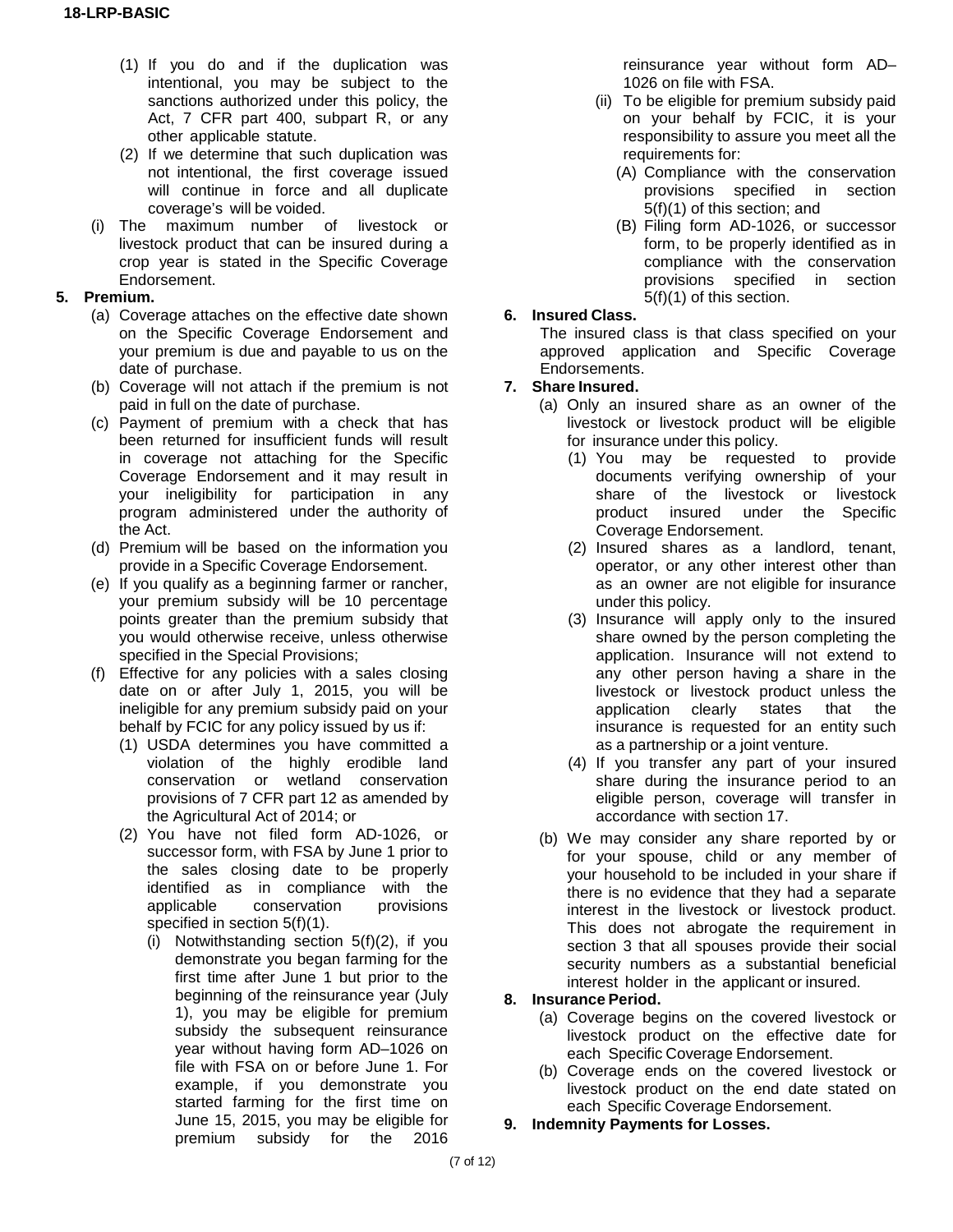- (a) The calculation for indemnity payments is found in the Specific Coverage Endorsement.
- (b) In order to receive an indemnity you must submit a claim to us on our form within sixty (60) days following the end date.
- (c) The indemnity payment shall be made within sixty(60) days following receipt by us of the properly executed claim form.
- (d) If the end date is on a Saturday, Sunday, or Federal holiday, or, if for any reason the relevant report is not available to us for that day or any other day of the ending period, then the actual ending value will be based on the most recent reports made prior to that date.
- **10. Agricultural Commodities as Payment.**

We will not accept any livestock or other agricultural commodity as compensation for payments due.

- **11. Mediation, Arbitration, Appeal, Reconsideration, and Administrative and Judicial Review.**
	- (a) If you and we fail to agree on any determination made by us the disagreement may be resolved through mediation in accordance with section 11(g). If resolution cannot be reached through mediation, or you and we do not agree to mediation, the disagreement must be resolved through arbitration in accordance with the rules of the American Arbitration Association (AAA), except as provided in sections 11(c) and (f), and unless rules are established by FCIC for this purpose. Any mediator or arbitrator with a familial, financial or other business relationship to you or us, or our agent or loss adjuster, is disqualified from hearing the dispute.
		- (1) All disputes involving determinations made by us are subject to mediation or arbitration. However, if the dispute in any way involves a policy or procedure interpretation, regarding whether a specific policy provision or procedure is applicable to the situation, how it is applicable, or the meaning of any policy provision or procedure, either you or we must obtain an interpretation from FCIC in accordance with 7 CFR part 400, subpart X or such other procedures as established by FCIC.
			- (i) Any interpretation by FCIC will be binding in any mediation or arbitration.
			- (ii) Failure to obtain any required interpretation from FCIC will result in the nullification of any agreement or award.
			- (iii) An interpretation by FCIC of a policy provision is considered a rule of general applicability and is not appealable. If you disagree with an

interpretation of a policy provision by FCIC, you must obtain a Director's review from the National Appeals Division in accordance with 7 CFR 11.6 before obtaining judicial review in accordance with subsection (e);

- (iv) An interpretation by FCIC of a procedure may be appealed to the National Appeals Division in accordance with 7 CFR part 11.
- (2) Unless the dispute is resolved through mediation, the arbitrator must provide to you and us a written statement describing the issues in dispute, the factual findings, the determinations and the amount and basis for any award and breakdown by claim for any award. The statement must also include any amounts awarded for interest. Failure of the arbitrator to provide such written statement will result in the nullification of all determinations of the arbitrator. All agreements reached through settlement, including those resulting from mediation, must be in writing and contain at a minimum a statement of the issues in dispute and the amount of the settlement.
- (b) Regardless of whether mediation is elected:
	- (1) The initiation of arbitration proceedings must occur within one year of the date we denied your claim or rendered the determination with which you disagree, whichever is later;
	- (2) If you fail to initiate arbitration in accordance with section 11(b)(1) and complete the process, you will not be able to resolve the dispute through judicial review;
	- (3) If arbitration has been initiated in accordance with section 11(b)(1) and completed, and judicial review is sought, suit must be filed not later than one year after the date the arbitration decision was rendered; and
	- (4) In any suit, if the dispute in any way involves a policy or procedure interpretation, regarding whether a specific policy provision or procedure is applicable to the situation, how it is applicable, or the meaning of any policy provision or procedure, an interpretation must be obtained from FCIC in accordance with 7 CFR part 400, subpart X or such other procedures as established by FCIC. Such interpretation will be binding.
- (c) Any decision rendered in arbitration is binding on you and us unless judicial review is sought in accordance with section 11(b)(3). Notwithstanding any provision in the rules of the AAA, you and we have the right to judicial review of any decision rendered in arbitration.
- (d) Reserved for later use.
- (e) If you disagree with any other determination made by FCIC, you may obtain an administrative review in accordance with 7 CFR part 400, subpart J (administrative review) or appeal in accordance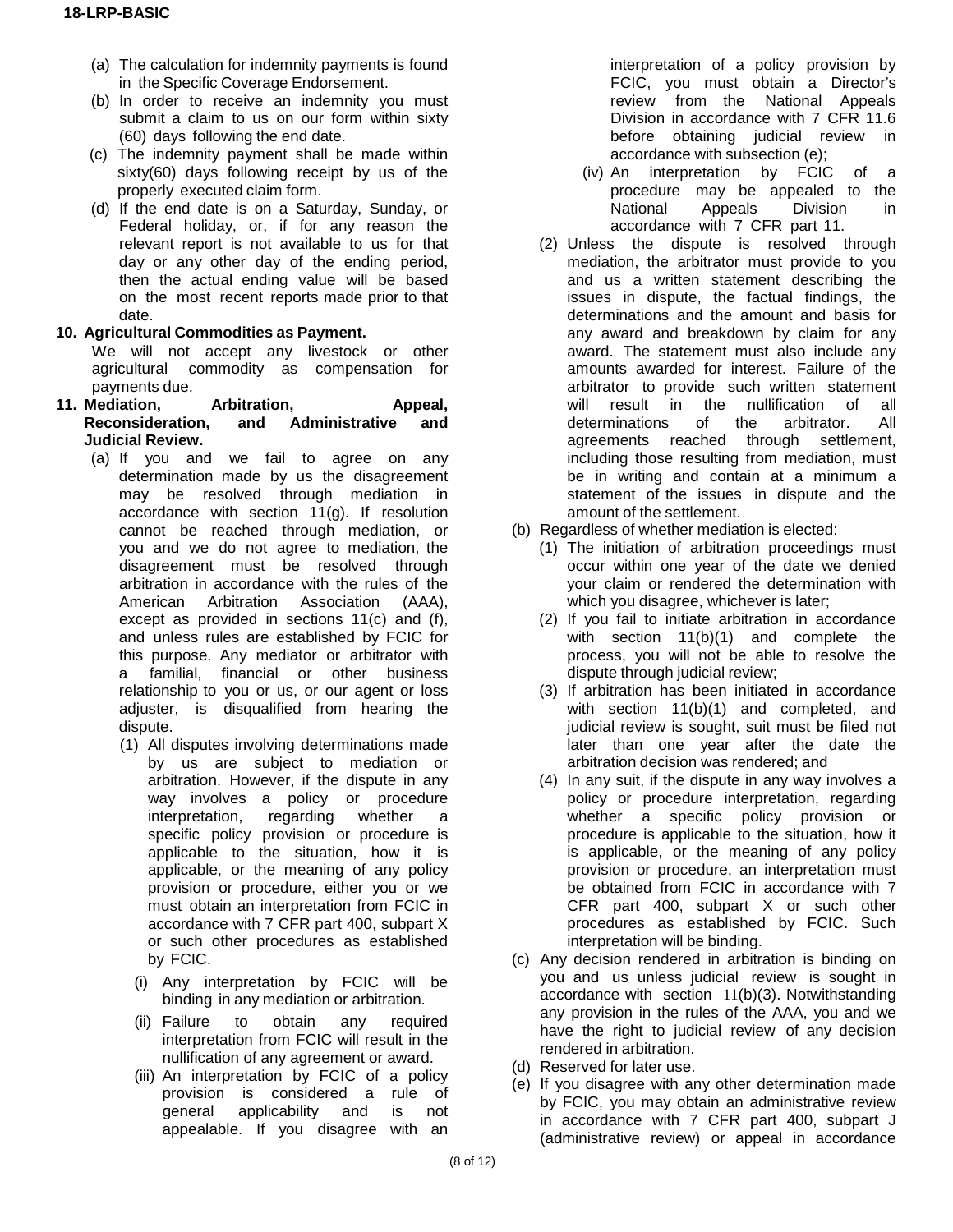with 7 CFR part 11 (appeal). If you elect to bring suit after completion of any appeal, such suit must be filed against FCIC in the United States district court for the district in which the insured acreage is located not later than one year after the date of the decision rendered in such appeal. Under no circumstances can you recover any attorney fees or other expenses, or any punitive, compensatory or any other damages from FCIC.

- (f) In any mediation, arbitration, appeal, administrative review, reconsideration or judicial process, the terms of this policy, the Act, and the regulations published at 7 CFR chapter IV, including the provisions of 7 CFR part 400, subpart P, are binding. Conflicts between this policy and any state or local laws will be resolved in accordance with section 21. If there are conflicts between any rules of the AAA and the provisions of your policy, the provisions of your policy will control.
- (g) To resolve any dispute through mediation, you and we must both:
	- (1) Agree to mediate the dispute;
	- (2) Agree on a mediator; and
	- (3) Be present or have a designated representative who has authority to settle the case present, at the mediation.
- (h) Except as provided in section 11(i), no award or settlement in mediation, arbitration, appeal, administrative review or reconsideration process or judicial review can exceed the amount of liability established or which should have been established under the policy, except for interest awarded in accordance with section 14.
- (i) In a judicial review only, you may recover attorney's fees or other expenses, or any punitive, compensatory or any other damages from us only if you obtain a determination from FCIC that we, our agent or loss adjuster failed to comply with the terms of this policy or procedures issued by FCIC and such failure resulted in you receiving a payment in an amount that is less than the amount to which you were entitled. Requests for such a determination should be addressed to the following: USDA/RMA/Deputy Administrator of Compliance/Stop 0806, 1400 Independence Avenue, S.W., Washington D.C. 20250-0806.
- (j) If FCIC elects to participate in the adjustment of your claim, or modifies, revises or corrects your claim, prior to payment, you may not bring an arbitration, mediation or litigation action against us. You must request administrative review or appeal in accordance with section 11(e).
- $(k)$   $(k)$  Any determination made by FCIC that is a matter of general applicability is not subject to administrative review under 7 CFR part 400, subpart J or appeal under 7 CFR part 11. If you disagree with any such determination, you must request a determination of non-appealability from the Director of the National Appeals Division, and appeal the adverse decision if the Director

determines the issue is appealable, prior to filing suit against FCIC.

#### **12. Access to Insured Livestock and Records, and Record Retention.**

- (a) We, any person designated by us, and any employee designated by a USDA agency, reserve the right to perform random, on-site inspections to verify insured share or disposition of the insured livestock. Inspections will be conducted in accordance with generally accepted herd health practices.
- (b) For three years after the end date of any Specific Coverage Endorsement, you must retain, and provide upon our request, or the request of any person designated by us or any employee designated by a USDA agency, complete records of the ownership of your share and disposition of all the livestock or livestock product that were insured for the applicable period. We may extend the record retention period beyond three years by notifying you of such extension in writing. Your failure to keep and maintain such records will result in a denial of an indemnity under the Specific Coverage Endorsement. Because no indemnity is due as a result of a breach of this policy, all premiums will still be owed.
- (c) Documents deemed sufficient to support verification of ownership include, but are not limited to: Bills of sale from prior owners; financing and credit documents secured by the insured livestock or livestock product; written statements from third parties such as feed suppliers or veterinarians who have visited the farm or ranch, who visually identified the livestock listed on the Specific Coverage Endorsement and can attest to your ownership of the identified livestock; or bills of sale for the covered livestock or livestock product.
- (d) Records of any mediation, arbitration, or litigation involving the insured livestock must be made available to us, any person designated by us, or any employee designated by a USDA agency.
- (e) Our representative and any employee designated by a USDA agency, will, at any time during the record retention period, have access to:
	- (1) Any records relating to this insurance at any location where such records may be found or maintained; and
	- (2) The farm, ranch, feedlot or any other facility related to the production of livestock or livestock product by you.
- (f) By applying for insurance under the authority of the Act or by continuing insurance for which you previously applied, you authorize us, any employee designated by a USDA agency, or any person acting for us, to obtain records relating to the insured livestock or livestock product from any person who may have custody of those records including, but not limited to, banks and other<br>lenders, feedlots, cooperatives, marketing lenders, feedlots, cooperatives, marketing associations, suppliers, and accountants. You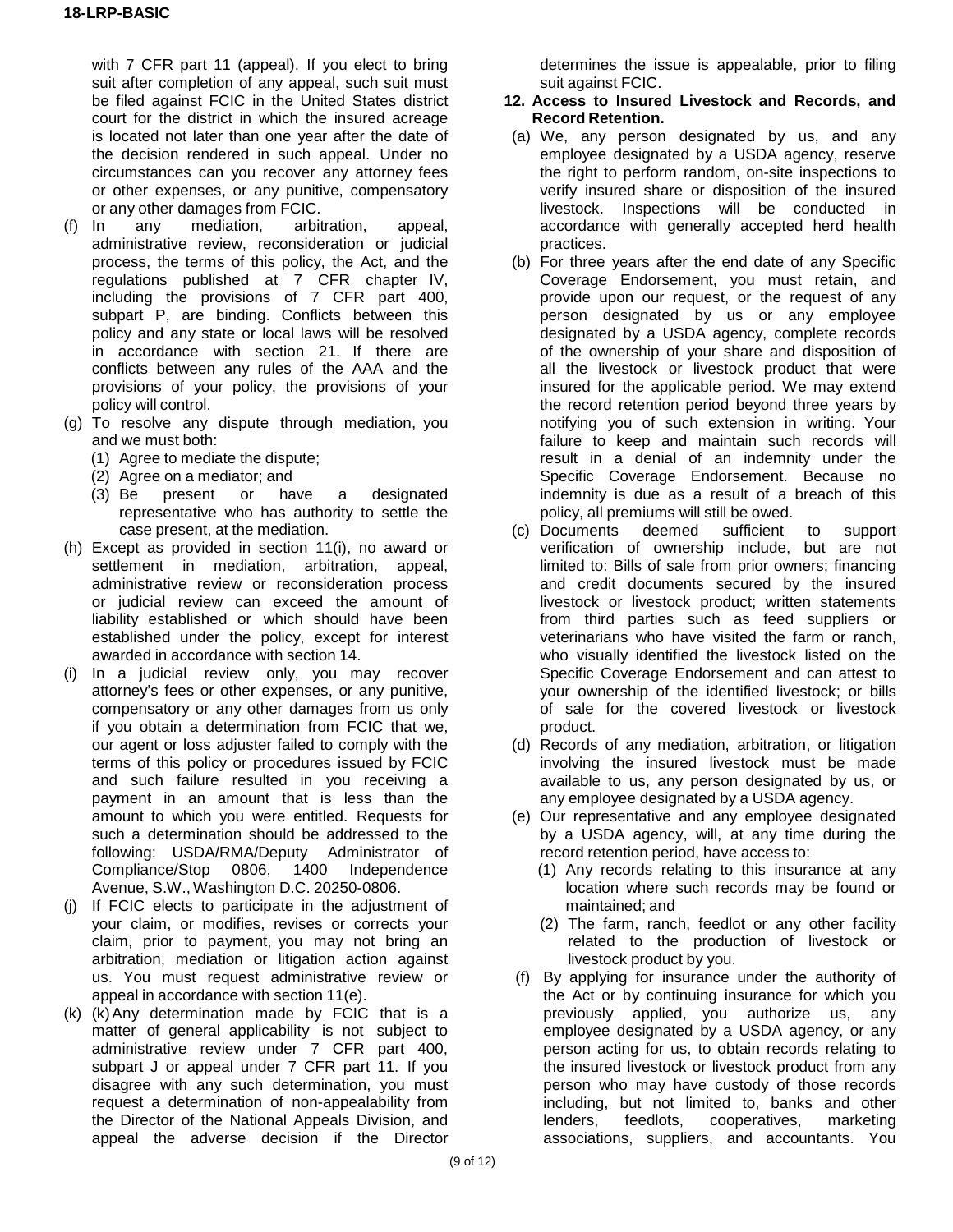must assist us in obtaining all records, which we request from third parties.

#### **13. Conformity to Food Security Act of 1985.**

Although your failure to comply with a number of federal statutes, including the Act, may cause cancellation or voidance of your policy, you should be specifically aware that your policy will be canceled if you are determined to be ineligible to receive benefits under the Act due to a violation of the controlled substance provision (title XVII of the Food Security Act of 1985 (Pub. L. 99-198)) and the regulations promulgated under the Act by USDA. Your insurance policy will be canceled if you are determined, by the appropriate Agency, to be in violation of these provisions. You must repay us any and all monies paid to you or received by you during your period of ineligibility, and your premium will be refunded less a reasonable amount for expenses and handling not to exceed 24.5 percent of the total premium.

#### **14. Amounts Due Us.**

- (a) Interest will accrue at the rate of 1.25 percent simple interest per calendar month, on any amount due us. Interest will start to accrue on the date that notice is issued to you for the collection of the amount due. Amounts found due under this paragraph will not be charged interest if payment is made within 30 days of issuance of the notice. The amount will be considered delinquent if not paid by the date specified in the notice issued by us.
- (b) For checks submitted to pay premium that are returned for insufficient funds, interest will start to accrue on the effective date.
- (c) All amounts paid will be applied first to expenses of collection if any, second to the reduction of accrued interest, and then to the reduction of the principal balance.
- (d) If we determine that it is necessary to contract with a collection agency or to employ an attorney to assist in collection, you agree to pay all of the expenses of collection.
- (e) Amounts owed to us by you may be collected in part through administrative offset from payments you receive from United States government agencies in accordance with 31 U.S.C. chapter 37.

## **15. Payment and Interest Limitations**.

We will pay simple interest computed on the net indemnity ultimately found to be due by us or by a final judgment of a court of competent jurisdiction from and including the 61st day after the date you sign, date, and submit to us the properly completed claim on our form. Interest will be paid only if the reason for our failure to timely pay is NOT due to your failure to provide a properly completed claim form to us. The interest rate will be that established by the Secretary of the Treasury under section 12 of the Contract Disputes Act of 1978 (41 U.S.C. 611) and published

in the Federal Register semiannually on or about January 1 and July 1 of each year, and may vary with each publication.

#### **16. Concealment, Misrepresentation or Fraud.**

- (a) If you have falsely or fraudulently concealed the fact that you are ineligible to receive benefits under the Act or if you or anyone assisting you has intentionally concealed or misrepresented any material fact relating to this policy:
	- (1) This policy, including all Specific Coverage Endorsements, will be voided for each crop year in which the concealment, fraud, or misrepresentation occurred; and
	- (2) You may be subject to remedial sanctions in accordance with 7 U.S.C. 1515(h) and 7

C.F.R. part 400, subpart R.

- (b) Even though the policy is void, you may still be required to pay the administrative and operating expenses of the approved insurance provider contained on your premium billing statement percent of the premium due under the policy to offset costs incurred by us in the service of this policy. If previously paid, the balance of the premium will be refunded.
- (c) Voidance of this policy will result in you having to reimburse us for all indemnities paid for the insurance period in which the voidance was effective.
- (d) Voidance will be effective on the effective date or dates for the crop year in which the act occurred and will not affect the policy for subsequent crop years unless a violation of this section also occurred in such crop years.
- (e) Except as provided in section 16(d), if you disagree with any other determination made by FCIC or any claim where FCIC is directly involved in the claims process or directs us in the resolution of the claim, you may obtain an administrative review in accordance with 7 CFR part 400, subpart J (administrative review) or appeal in accordance with 7 CFR part 11 (appeal).
	- (1) If you elect to bring suit after completion of any appeal, such suit must be filed against FCIC not later than one year after the date of the decision rendered in such appeal.
	- (2) Such suit must be brought in the United States district court for the district in which the insured acreage is located.
	- (3) Under no circumstances can you recover any attorney fees or other expenses, or any punitive, compensatory or any other damages from FCIC
- (f) If you are convicted of a felony for knowingly defrauding the government in connection with this policy, you will be permanently debarred<br>from participation of any program from participation of any program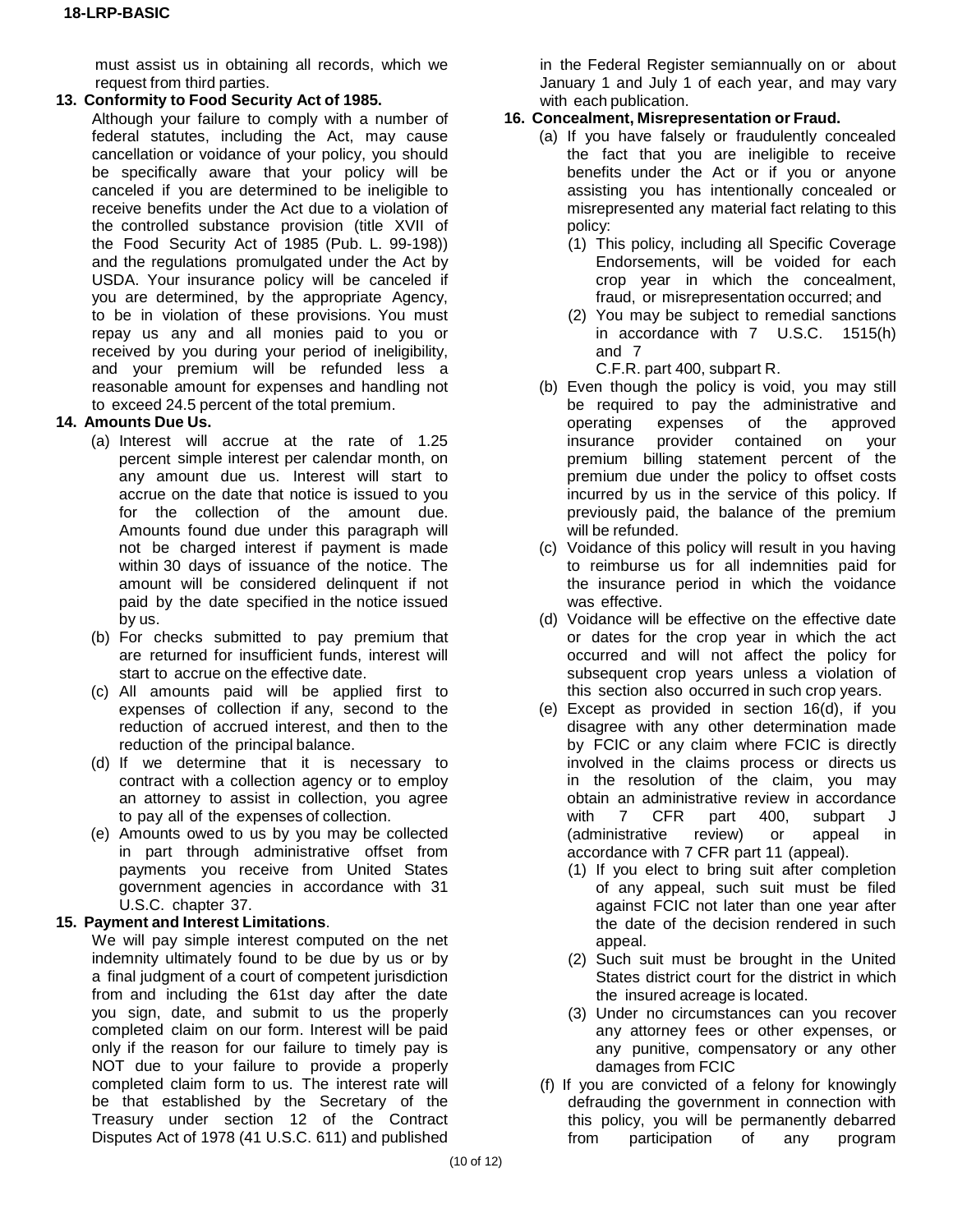administered by the U.S. Department of Agriculture. The Secretary may reduce the period of debarment to not less than 10 years.

# **17. Transfer of Coverage and Right to Indemnity.**

- (a) If you transfer any part of your insured share during the period of insurance, you may transfer your coverage rights if the transferee is eligible for livestock insurance. We will not be liable for any more than the liability determined in accordance with your policy that existed before the transfer occurred. The transfer of coverage rights must be on our form and will not be effective until approved by us in writing.
- (b) The transferee shall have all rights and responsibilities under this policy consistent with the transferee's interest. If the transferee is not eligible for livestock insurance for any reason, and the transfer occurs before the final 30 days of the insurance period, or if you fail to inform us of a transfer by the end date or within 30 days of the transfer whichever is later, then the transferred portion of the coverage will be terminated and no premium for that portion will be refunded.

# **18. Assignment of Indemnity.**

As long as you have a share in the insured livestock or livestock product, you may assign to another party your right to an indemnity. The assignment must be on our form and will not be effective until approved in writing by us. The assignee will have the right to submit the claim form as required by the policy. We will honor the terms of the assignment only if we can accurately determine the amount of the claim. However, no action will lie against us for failure to do so.

# **19. Descriptive Headings.**

The descriptive headings of the various policy provisions are for convenience only and are not intended to affect the construction or meaning of any of the policy provisions.

## **20. Notices.**

- (a) All notices required to be given by you must be in writing and received by your insurance agent within the designated time unless otherwise provided by the notice requirement. Notices required to be given immediately may be by facsimile, electronic mail, or delivered in person. Time of the notice will be determined by the time of our receipt of the written notice. If the date by which you are required to submit a report or notice falls on Saturday, Sunday, or a Federal holiday, or, if your agent's office is, for any reason, not open for business on the date you are required to submit such notice or report, such notice or report must be submitted on the next business day.
- (b) All notices and communications required to be sent by us to you will be mailed to the address

shown on the policy. Notice sent to such address will be conclusively presumed to have been received by you. You should advise us immediately of any change of address.

# **21. Applicability of State and Local Statutes.**

If the provisions of this policy conflict with statutes of the State or locality in which this policy is issued, the policy provisions will prevail. State and local laws and regulations in conflict with federal statutes, this policy, and the applicable regulations do not apply to this policy.

# **22. Multiple Government Benefits**

- (a) If you are eligible to receive an indemnity under this plan of insurance and are also eligible to receive benefits for the same loss under any other USDA program, you may receive benefits under both programs unless specifically limited by the insurance contract or by law.
- (b) The total amount received from all such sources may not exceed the amount of your actual loss. The total amount of the actual loss is the difference between the fair market value of the insured commodity before and after the loss, based on your records and the highest amount of insurance available for the commodity.
- (c) The Farm Service Agency will determine and pay the additional amount due you for any applicable USDA program after first considering the amount of any insurance indemnity.

#### **23. Subrogation.**

If you do purchase another policy not issued under the authority of the Act on covered livestock and receive an indemnity under such policy for the same peril for which you received an indemnity under this policy, we will add all indemnities payable under the other policies to the indemnity payable under this policy. If the sum exceeds the higher of the value of the livestock at the inception of any of the policies, we will reduce our indemnity payment by the excess, but premium will not be reduced.

## **24. Correction of Errors**

- (a) In addition to any other corrections allowed in your policy subject to section 24(b), we may correct:
	- (1) Within 60 days after the sales closing date, any incorrect information on your application or provided by the sales closing date, including identification numbers for you and any person with a substantial beneficial interest in you, to ensure that the eligibility information is correct and consistent with information reported by you to any USDA agency;
	- (2) Within 30 days after the acreage reporting date, information reported to reconcile errors in the information with correct information that has been determined by any USDA agency;
	- (3) Within 30 days of any subsequent correction